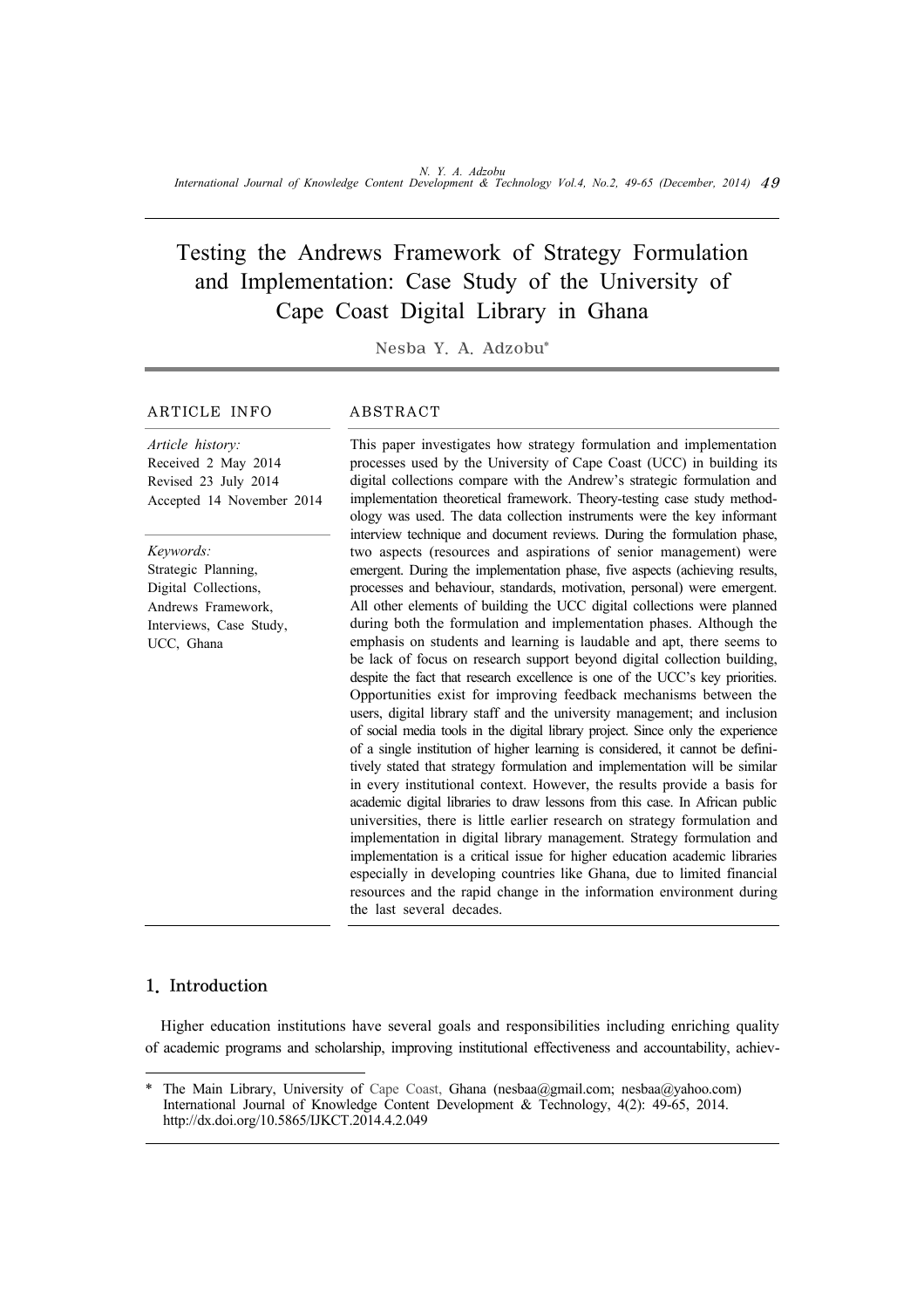ing financial stability and sustainability, infrastructure development, and enhancing local community service (Reddy, 2004). In fact, the quality of digitised collections has an impact on teaching and learning in higher education (Proffitt & Schaffner, 2008). Strategy formulation and implementation are central to the fulfilment of these obligations as each responsibility requires deployment of limited financial and human resources. The purpose of strategic planning is to give universities tools with which to manage the process of change, whether expected or unexpected. There is no single right way to undertake strategic planning: the most important is what works for the institution, taking account of its cultural needs. The procedure for building digital collections in higher education is usually embedded in digital library strategies (Proffitt & Schaffner, 2008). In public universities in Africa, where financial resources are scarce, strategy formulation and implementation is even more imperative. According to Nawe (2004), there is an increasing concern in the higher education world of Africa, over who should fund higher education in the new millennium, as the state can no longer be the sole source of higher education funding in the face of other compelling responsibilities. This mounting political concern over who should finance higher education has a strong bearing on financing libraries as components of higher education institutions. This is more so because investments in libraries are very expensive and returns are not directly visible. According to Greenstein (2010), libraries (traditional, hybrid or digital) are considered as the heart of universities, but the attention they obtain when it comes to funding is normally not proportionate with the status accorded to them (Sirat, 2010). Public university libraries in sub-Saharan Africa including Ghana epitomise this situation. Given the limited financial and human resources allocated to such libraries, it is important that they plan strategically in order to ensure judicious use of scarce resources.

The emergence of digital libraries in the African university landscape is fairly recent. Not much is known about strategic planning of digital libraries in African universities. Moreover, our understanding of strategy formulation and implementation processes in the building of the digital collections in African public universities is rather limited. Although several theoretical frameworks of strategy formulation and implementation exist (Al Hajiji, 2013; Birdsall & Hensley, 1994; Ellis et al., 2014; Garibay, Gutiérrez, & Figueroa, 2010; Morris & Currie, 2014; Becker & Rauber, 2011) previous studies have tested only few of such frameworks. Yet, strategy formulation and implementation is a critical issue for higher education academic libraries especially in developing countries like Ghana, due to limited financial resources and the rapid change in the information environment during the last several decades. Besides, the usefulness of the model in understanding strategy formulation from the context of small organisations in the developing world is largely unexplored. This knowledge gap in the literature on digital collections in sub-Saharan Africa is what this study attempts to address. This study aims to test the Andrew theoretical framework of strategy formulation and implementation using the strategic steps employed by the UCC in building its digital library collections as empirical material. In this context, the UCC as a multi-layered institution of higher learning is complex with various hierarchies of organization that require the allocation of limited human and financial resources to various projects. Therefore, in practice, UCC is among the organizations that are most likely to make use of all types of strategic planning at different decision-making levels. The digitization project at the UCC is a specific project that requires allocation of limited time, human and financial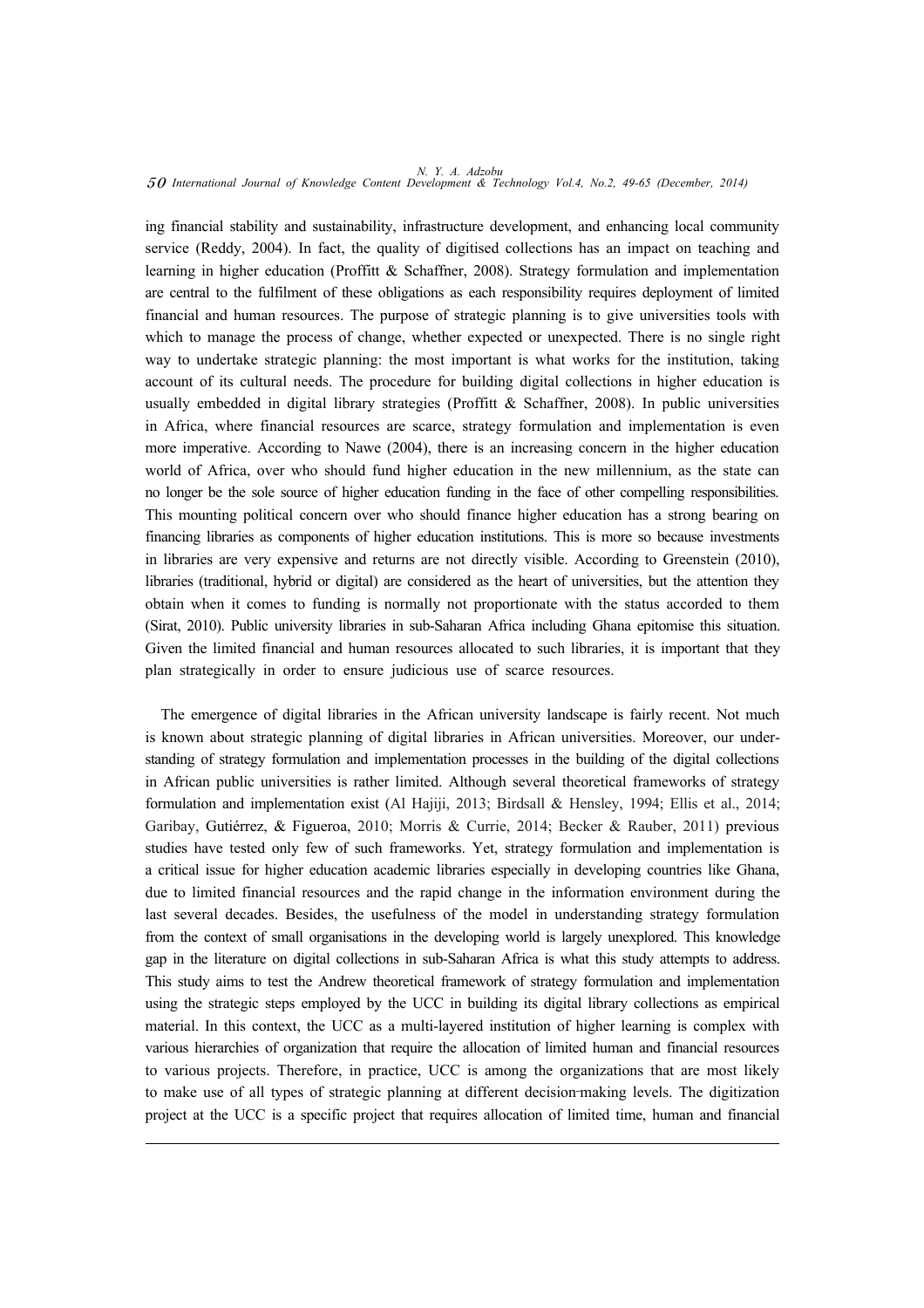resources; therefore, the building of digital collections constitutes *a most-likely case scenario* for the use of the Andrews perspective as applied to strategy formulation and implementation.

#### 2. Literature Review

The Andrew theoretical framework was chosen because the ideas on organizational configuration and design provide a particularly solid foundation for organizational research as they show different parts of organization and its relatedness at every stage. Another advantage of using Andrew's strategy formulation and implementation is that it recognizes that not every organization has the same structure; some are very "structured," while others seem to have almost *no* structure (Lemieux, 1998; Mintzberg et al., 2003) but the sequence of activities when compared is similar. Mintzberg, in contrast to Andrews, introduces the idea that strategies can form in an organization without being consciously intended, that is without being formulated. In this context, there is a clear distinction between deliberate and emergent formulation. An individual's strategy depends on his or her assumptions and perspectives. Mintzberg et al. (2003) call it an emergent formulation. A realized strategy can emerge in response to a developing situation and not only by purposeful formulation, or systematic analysis. An implementation of emergent strategies involves the allocation of resources even though an organization has not explicitly chosen these strategies. Emergent or deliberate strategy implies that an organization is learning what works in practice. This is an important distinction because much of the literature treats strategic planning as a deliberate and explicit process and fails to acknowledge the notion that some strategies evolve through daily decision making (Earle, 2009). Bryson (2004) echoes this belief as he supports the use of strategic planning to help organizations develop and implement effective strategies but also encourages them to remain open to unexpected or unanticipated opportunities (Earle, 2009). Remaining open to uncertainties could even be considered as a useful adaptation strategy. This is akin to planning for the unknown.

In Figure 1 originally developed by Andrew in 1971, there are different links among formulation, corporate strategy and implementation forming a loop. Whereas formulation and implementation are uni-directionally linked to corporate strategy, formulation and implementation are linked by a bi-directional arrow. These suggest that after implementation, the results achieved inform reformulation to address any identified gaps between targets and outcomes. This indicates that the process is iterative. Again, under the formulation stages, steps 1 through 4 are iterative. The feedback between various steps is important as it indicates that the formulation stage is neither linear nor static but dynamic. The material resources of organizations change, as do personal values and the aspirations of management. Hence, corporate strategy eventually changes to reflect the dynamic relationship among interested parties. In this model, corporate strategy and its implementation influence the organizational structure and relationships, process and behaviour as well as top leadership. This suggests that these variables change in time in response to changes in corporate strategy. This model is very relevant as a framework to examine the UCC digital collection case study as it takes to account emergent strategies providing the necessary steps of activities that organizations may do in relation to work activities that are performed by the in the organizations as well as their effects and relationships.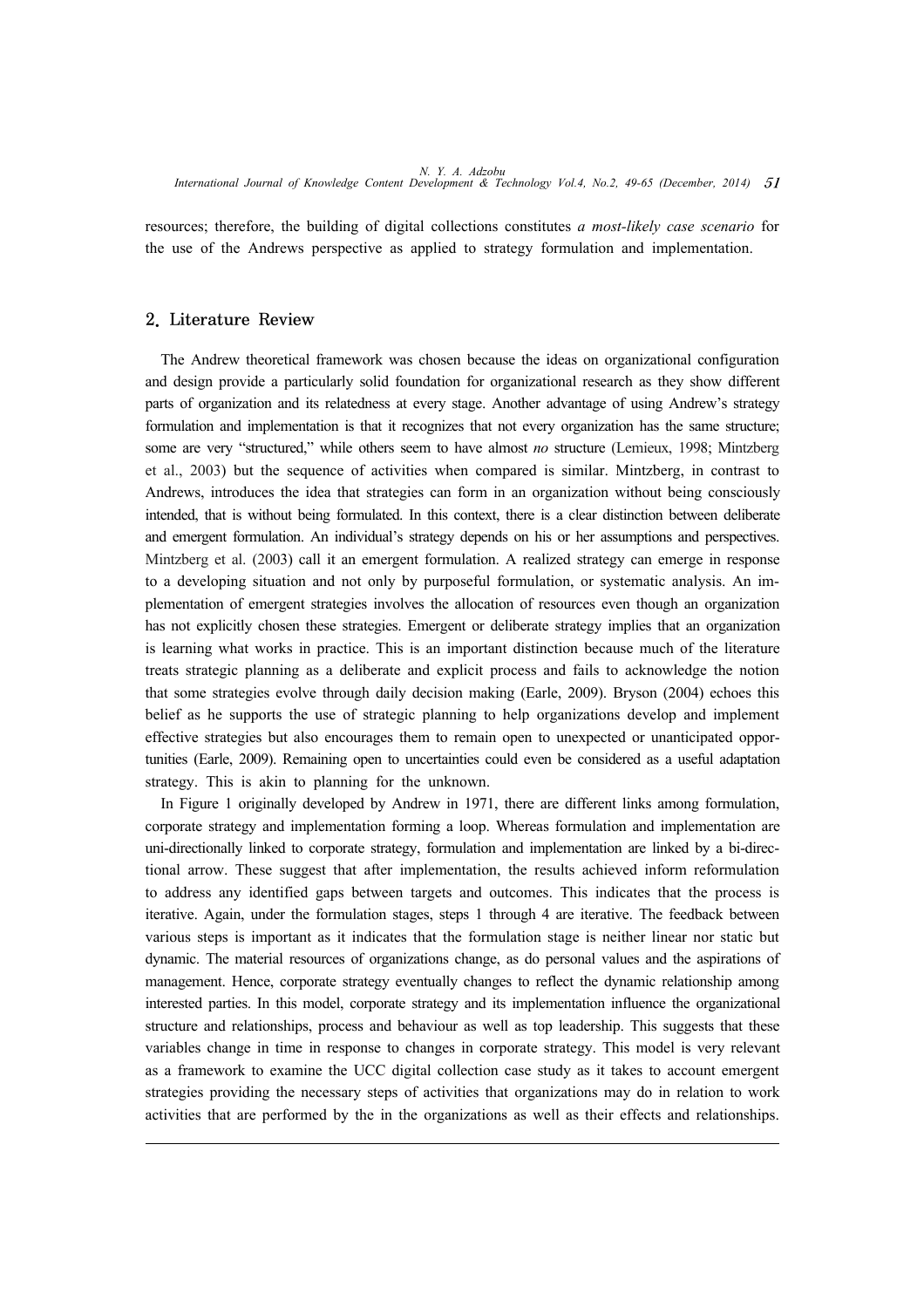*N. Y. A. Adzobu* 52 *International Journal of Knowledge Content Development & Technology Vol.4, No.2, 49-65 (December, 2014)*



Fig. 1. Andrew's (1971) Model of strategy formulation and implementation

Although useful, Andrew's theoretical framework has been severally critiqued. Mintzberg et al. (2003) argue that the act of creating strategy is an extremely complex process demanding sophisticated cognitive and social skills that researchers have only begun to understand; strategy-making certainly cannot be formally programmed by organizational theorists. It has also been argued that the model is too rigid and impedes flexibility (McGee, Thomas, & Wilson, 2005). If the future does not unfold as anticipated then it may invalidate the strategy taken. Also, there are some implementation decisions that do not fit the model. They include specific project implementations. In these cases implementation is exclusively tactical and often routinized. Strategic intent and dynamic interactions influence the decision only indirectly. Also, the framework does not explicitly address the 'why' and 'how' elements of strategy formulation. The framework appears to apply to large organisations and belong to developed western countries. Therefore, the usefulness of the model in understanding strategy formulation from the context of small organisations in the developing world is largely unexplored.

The University of Cape Coast Library (UCCL) is one of the largest academic libraries in Ghana. It has the capacity for holding 750,000 volumes excluding pamphlets and journals and has a seating capacity of 2,000 users at a time. It is the most frequently utilized resource in the university with approximately 5,000 visits per day. It is a hybrid library with approximately 227,414 hard copies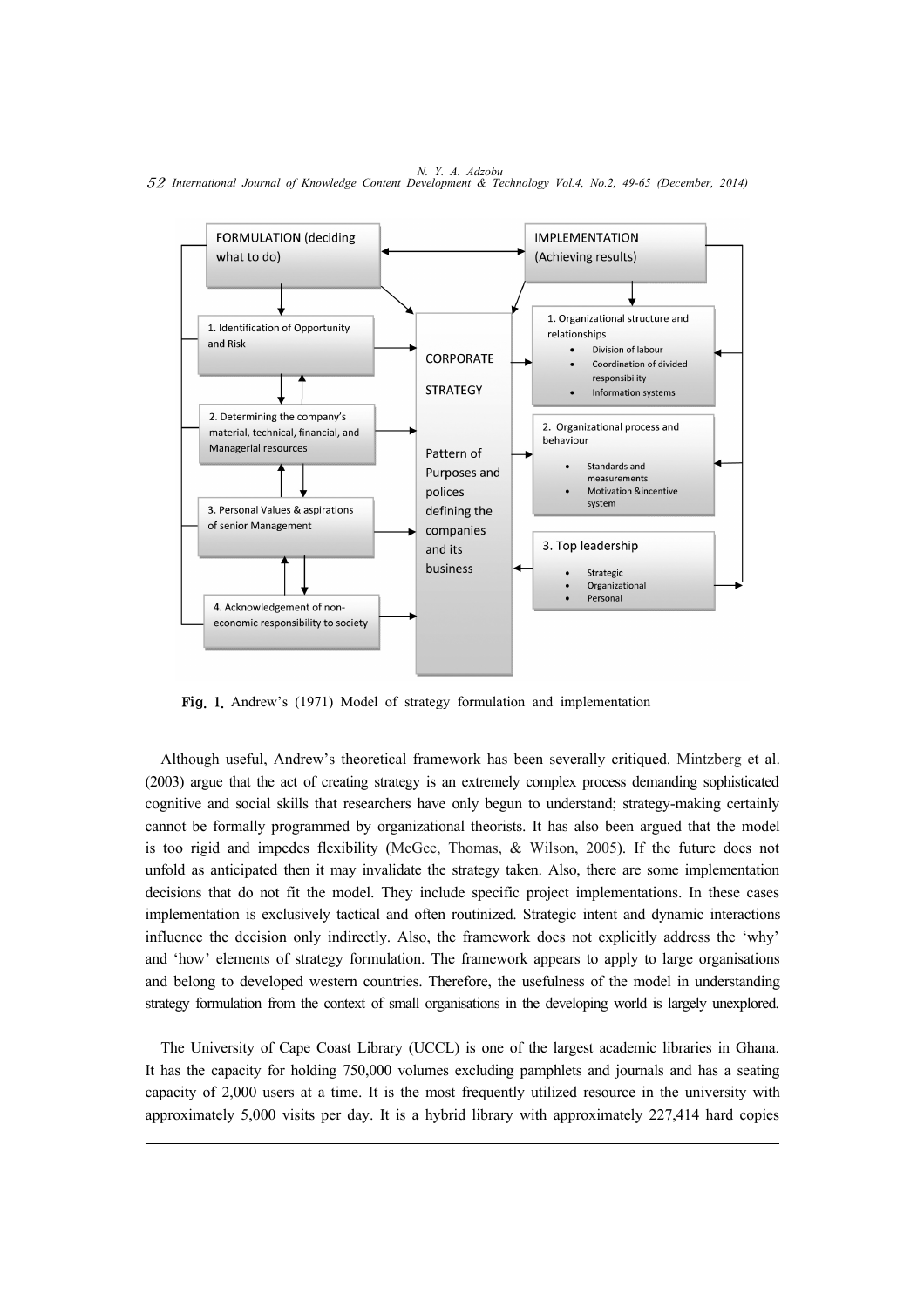and a substantial number of e-books and databases that can be accessed via the internet (University of Cape Coast Library, 2013). A miscellany of items has specifically been digitized by the University of Cape Coast Library. However, the digitized materials are not linked and can be broadly categorized into three groups, that is, cultural collections, teaching and learning resources and research collections.

The UCC was chosen for the reason that its digital collection building was one of the most advanced. Since a multitude of universities of all types (small, large, public, private) may be interested in digital collections in Ghana, it is impossible to study them broadly and in depth within the time and resource constraints of this study. Furthermore, there were few indications that the private universities had been particularly active on the issue of developing digital collections. They were not mentioned in earlier research articles on digital libraries, nor had they to my knowledge issued specific press releases on the topic (Ydersbond, 2012). Since very little systematized information on my topic was available, interviewing university management and representatives of library staff became the main method of data collection.

#### 3. Methodology

#### *3.1. Case study*

The specific type of case study method chosen here for investigating the research questions in this paper is theory-testing case study.

#### *3.1.1. Interviews*

Given the need for in-depth descriptive data for testing the Andrews theoretical framework, qualitative key informant interviews were conducted. A purposive sampling strategy (Miles & Huberman, 1994, p. 27) was used to identify key informants, selecting individuals most likely to generate productive and in-depth discussions related to the digital library project at the UCC. The interviews were semi-structured with open-ended questions, to allow respondents to answer in their own ways (Bryman, 2008). The selection criteria and recruitment strategy was developed in consultation with the University of Cape Coast Librarian, the Head of the Digital Library Project, and the UCC Library management team. The selection criteria used included identifying key informants who were deemed knowledgeable about the digital collection strategies and processes; involved in decision-making at the management level in the university and involved in the operation, and monitoring and evaluation of the digital library project

These criteria were used with the research question in mind. Research question is unique because it can only be answered by juxtaposing the responses of key informants on the DL strategic planning processes used at the UCC with the Andrews framework. The key informants included two library senior members, members of library management board, digital library senior member, staff of digital library project, an official from the office of the registrar, and members of various strategic planning committees that were thought to be influential in matters that affect the university library.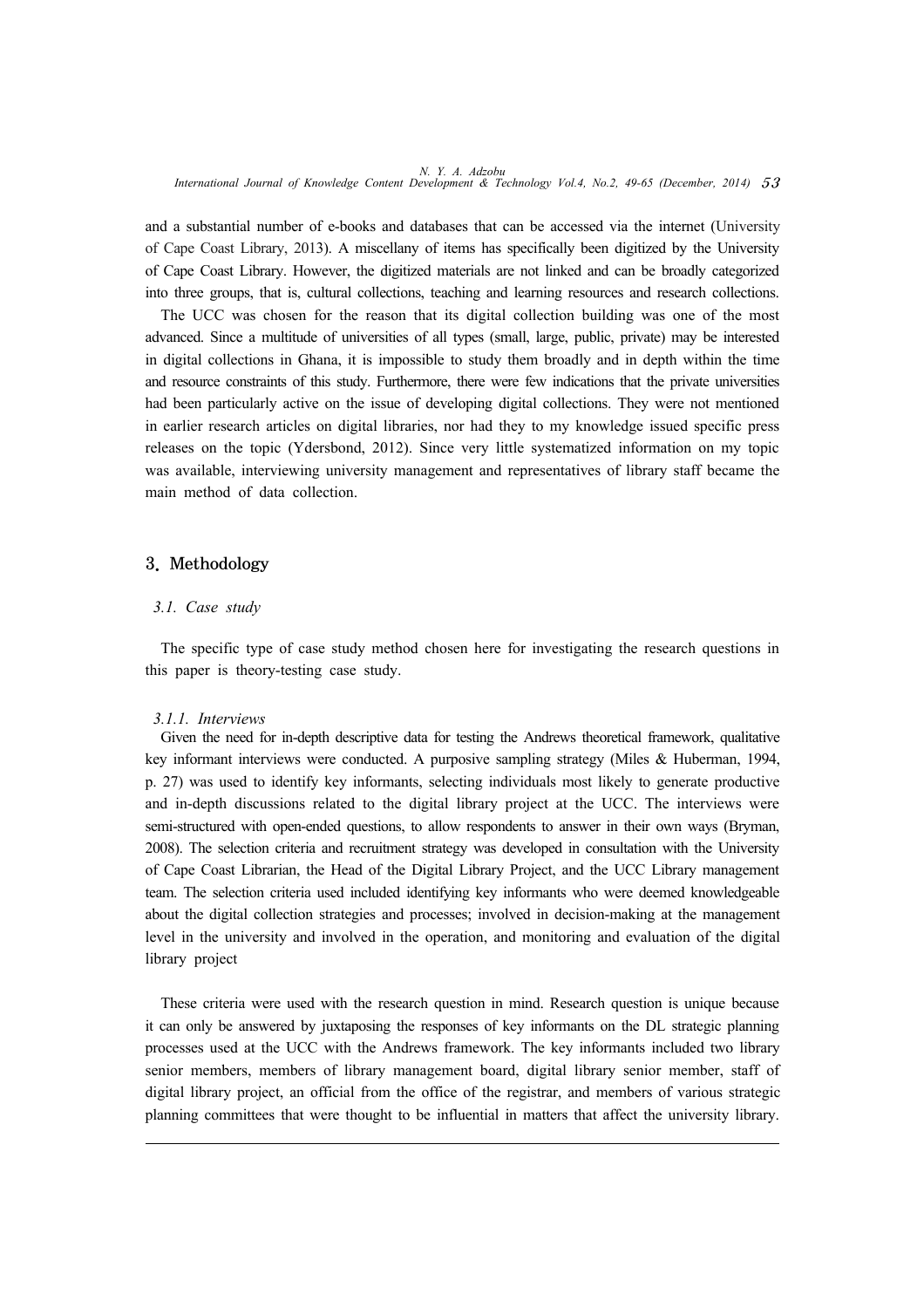In order to assess the extent of collaboration among interested parties, frequency of feedback and meetings were determined. Interviews were scheduled for approximately one hour, and ranged in length from just less than an hour to two full hours. On average, interviews took 68 minutes to complete, with all interviews totaling approximately 38 hours of interview transcript. The interviews were carried out between 13th September, 2011 and 12th January, 2012. Key informants were provided with a copy of the interview guide in advance of the interview. Key informants were interviewed either in-person or via telephone by researcher.

A total of 25 respondents were identified for interview. Twenty-three (92%) planned interviews were completed as part of this work. Two key respondents (top-level university administrators) either declined to participate or did not respond to at least four requests to be interviewed. Among the 23 interviews conducted, three interviewees did not have sufficient background in the subject matter (since they were employed by the UCC only 2 months prior to the interview) to comment in-depth, and hence the interviews did not result in a rich enough data to warrant transcription. On several occasions, some of the 20 key informants chose to be interviewed with a supervisor or colleague for the purpose of providing a more fulsome interview, thus providing a total of 16 separate interviews including interviews with a senior official from the registrar's office, library senior member, digital library management member, digital library staff (7) and library committee members (6). Thus, coding and analyses were carried out on 16 interviews. All interviewees willingly participated but some preferred writing down their answers to being interviewed face-to-face.

All interviews were digitally recorded and transcribed verbatim; in addition, I made notes about my main impressions from the interviews the same day that they took place. Last, the interviewees were allowed to read through, check quotes and comment on the presentations of their respective views. One possible drawback with this approach is that respondents might withdraw quotes that they realized might put them in an undesirable light. On the other hand, this procedure increased validity, as misunderstandings and inaccuracies were cleared up (Ydersbond, 2012). The interviewees were contacted in June, July and August 2011 with a formal research proposal per e-mail in English, in line with Goldstein's (2002) recommendations. If they did not answer, I also phoned them. At least one week in advance, I sent the respondents a list of key words or the interview questions to aid them in recollecting exactly what had happened, since the actual strategic planning processes had unfolded some two to three years earlier.

# *3.2. Coding and Analysis*

NVIVO 8 (QSR International), a qualitative analysis software package, was used to code the data and assist with analysis. The interview transcripts were imported into NVivo 8 as separate sources and initially segmented based on the questions posed during the interview. 'Segmenting' is viewed as an analytic action that can be directly mapped onto certain portions of text, which allows the researchers to define "the boundaries of a narrative or segment" (MacQueen & Guest,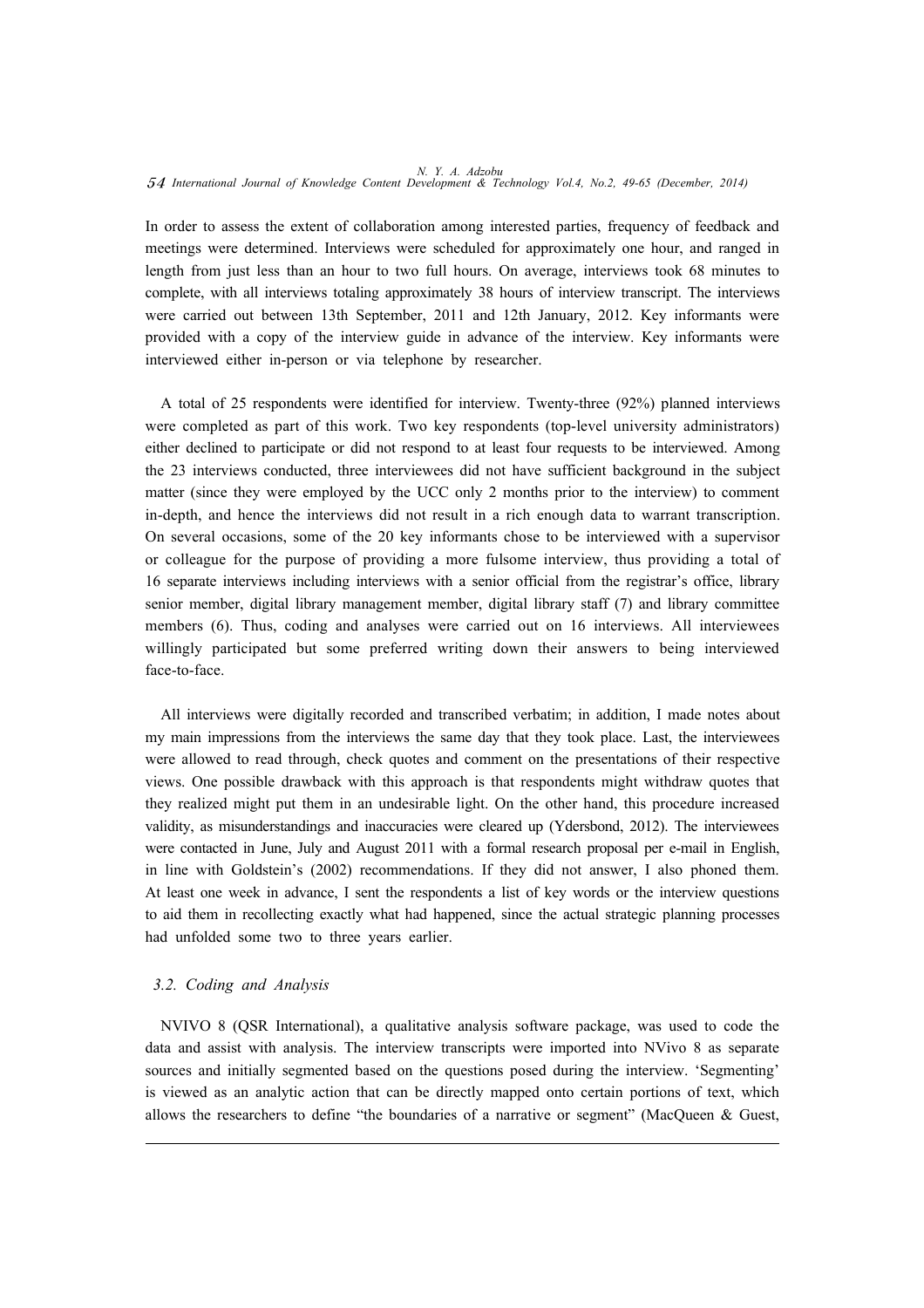2008, p. 14). This process allowed all responses to be initially segmented according to their interview question, with responses corresponding to the specific areas of inquiry for this paper. Following the initial segmenting activities, I analysed each question posed in the interview (all responses provided by informants) for key themes pertaining to the interview question specifically (e.g., personal values and aspirations of senior management). The interview questions each related to the research questions (e.g., the priorities set by the university). Certain key transcripts and/or nodes were examined further for relevant themes, and the first set of categories for data reduction was identified. Finally, I separately reviewed the textual data within the coded themes, and emerging categories and confirming examples were selected using a consensus validation approach. The researcher examined rival and/or competing themes (Miles & Huberman, 1994, p. 269) as applicable, considering each in the context of the major themes that emerged from the data. Then, I identified illustrative quotations – as applicable – at this stage of analysis. Additional codes were generated as themes or ideas emerged within the collective responses of each item and by contrast across the interviewee categories (e.g., administrator/senior management, DL project leader).

# *3.3. Pattern Matching of Empirical Material to the Theoretical Framework*

After transcribing the interview data and analysing using NVIVO 8, the empirical material was compared with the Andrews framework of strategy formulation and implementation. The congruence method used was in the identification of similarities between the strategic planning steps used by UCC in building digital collections and the components of the Andrews framework: *Identification of opportunity and risk, Determining the libraries material, technical, financial and managerial resource, Personal values and aspirations of senior management, Acknowledgement of non-economic responsibility to society, Organizational structures and relationships,* and *Organizational process and behaviour*.

# 4. Findings and Discussion

# *4.1. Comparing the empirical material to the Andrew theoretical framework*

From Table 1, it can be seen from the empirical data that two aspects (resources and aspirations of senior management) of the formulation phase were emergent. In the implementation phase, five aspects (achieving results, processes and behaviour, standards, motivation, personal) were emergent. All other elements were planned in both the formulation and implementation phases.

Table 1 shows in detail the aspects of the Andrews framework that was either supported or unsupported by the empirical material. The entries in Table 1 are categorical (either yes or no). This means that the entries are mutually exclusive. However, this categorisation may be problematic. For instance, on the face of the interview data and cursory glance at official UCC documents, it appeared that the UCC had considered resource allocation in the DL strategic planning process. However, further critical scrutiny indicated otherwise. Resource allocation by the UCC to both the main library and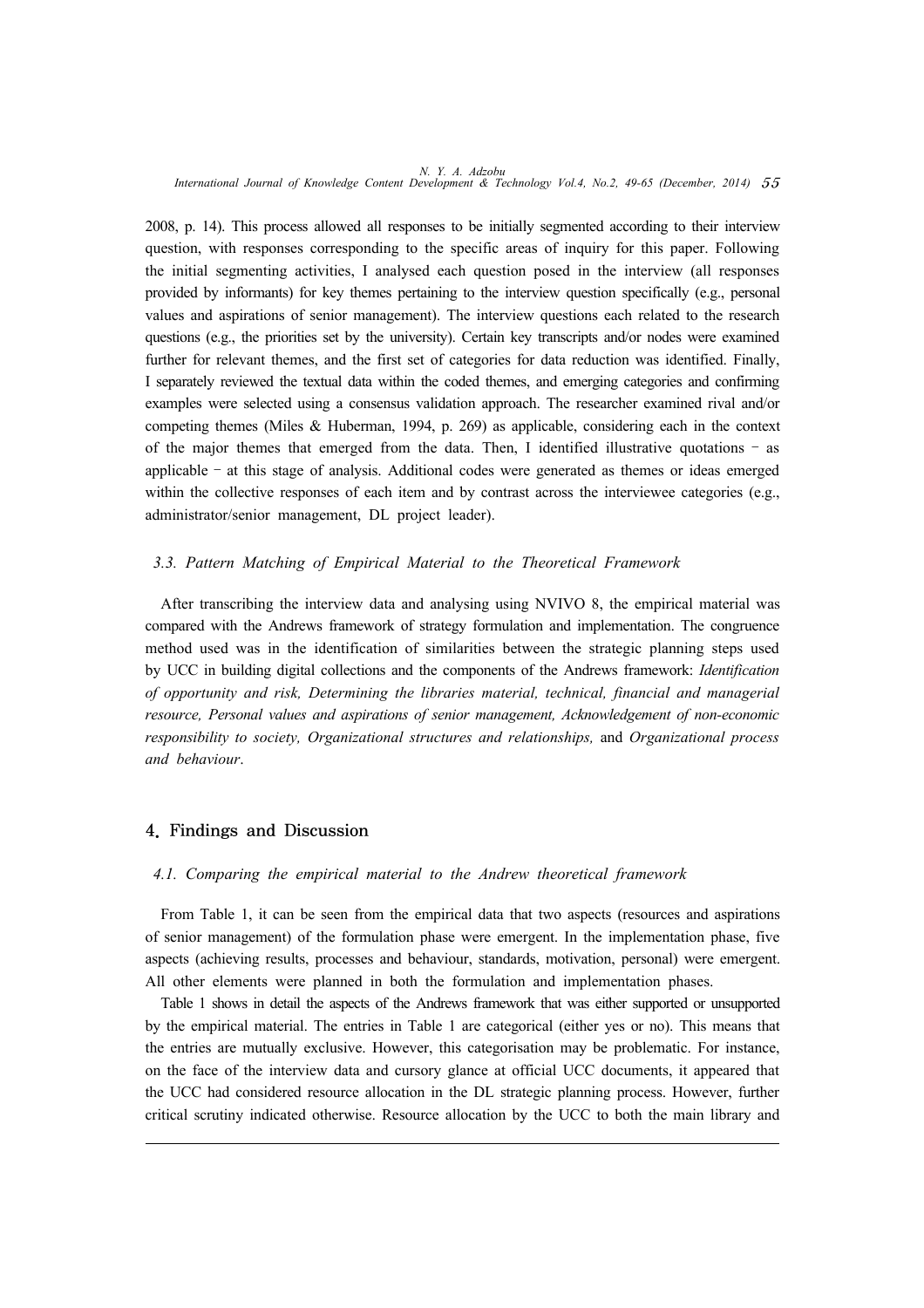the digital library was inadequate for achieving their mandates. In another instance, senior management members indicated they were personally engaged in the DL but I could not find evidence to support their supposed involvement. Besides, the responses of the DL staff did not seem to corroborate the assertions of the senior managers. This ambivalence is difficult to enter into Table 1 since the entries are categorical.

| Phase                                  | Purposes and Policies              |                                  |                |                |
|----------------------------------------|------------------------------------|----------------------------------|----------------|----------------|
|                                        | Supported by the<br>empirical data | Negated by the<br>empirical data | Planned        | Emergent       |
| <b>Formulation:</b>                    |                                    |                                  |                |                |
| What to do goals                       | Yes                                |                                  | Yes            | N <sub>0</sub> |
| Opportunities and risks                | <b>Yes</b>                         | $\overline{\phantom{a}}$         | <b>Yes</b>     | N <sub>0</sub> |
| Resources                              | $\overline{\phantom{a}}$           | Yes                              | N <sub>0</sub> | <b>Yes</b>     |
| Aspirations of senior management       |                                    | Yes                              | N <sub>0</sub> | Yes            |
| Non-economic<br>responsibility         | Yes                                | $\overline{\phantom{a}}$         | Yes            | N <sub>0</sub> |
| <b>Implementation:</b>                 |                                    |                                  |                |                |
| Achieving results                      | $\overline{\phantom{a}}$           | Yes                              | N <sub>0</sub> | Yes            |
| Organizational structure               | Yes                                |                                  | Yes            | N <sub>0</sub> |
| Division of labour                     | <b>Yes</b>                         | $\blacksquare$                   | <b>Yes</b>     | No             |
| Coordination                           | Yes                                | $\overline{\phantom{a}}$         | <b>Yes</b>     | N <sub>0</sub> |
| Processes and behaviour                | $\overline{\phantom{a}}$           | Yes                              | N <sub>0</sub> | Yes            |
| <b>Standards</b>                       | $\overline{\phantom{a}}$           | Yes                              | N <sub>0</sub> | Yes            |
| Motivation                             |                                    | Yes                              | N <sub>0</sub> | Yes            |
| Top leadership (strategic involvement) | Yes                                |                                  | <b>Yes</b>     | No.            |
| Personal                               |                                    | Yes                              | N <sub>0</sub> | Yes            |

Table 1. Summary of empirical material in relation to components of the Andrews theoretical framework

# *4.1.1. Formulation Phase*

The driving forces for the establishment of the DL were both internal and external. The processes were driven top-down from the university management through the librarian to the library staff. According to one project management member, in terms of specific top-down or external factor, the development of the DL became necessary when the Association of African Universities (AAU) asked its member institutions to compile databases of all their theses and abstracts of documents. This was to emulate the creation of institutional repositories and the move of most printing houses, publishers and authors from print format only to creating databases of their publications. These internal and external motivations precipitated the DL project. However, as noted by some interested parties, the digital library project was not entirely about opportunities. It also presents significant challenges and risks which must be addressed in order to ensure its success. Another issue identified by respondents as a risk is the fact that the DL project did not have any previous local examples to learn from. One way to reduce the risk associated with the implementation of the project is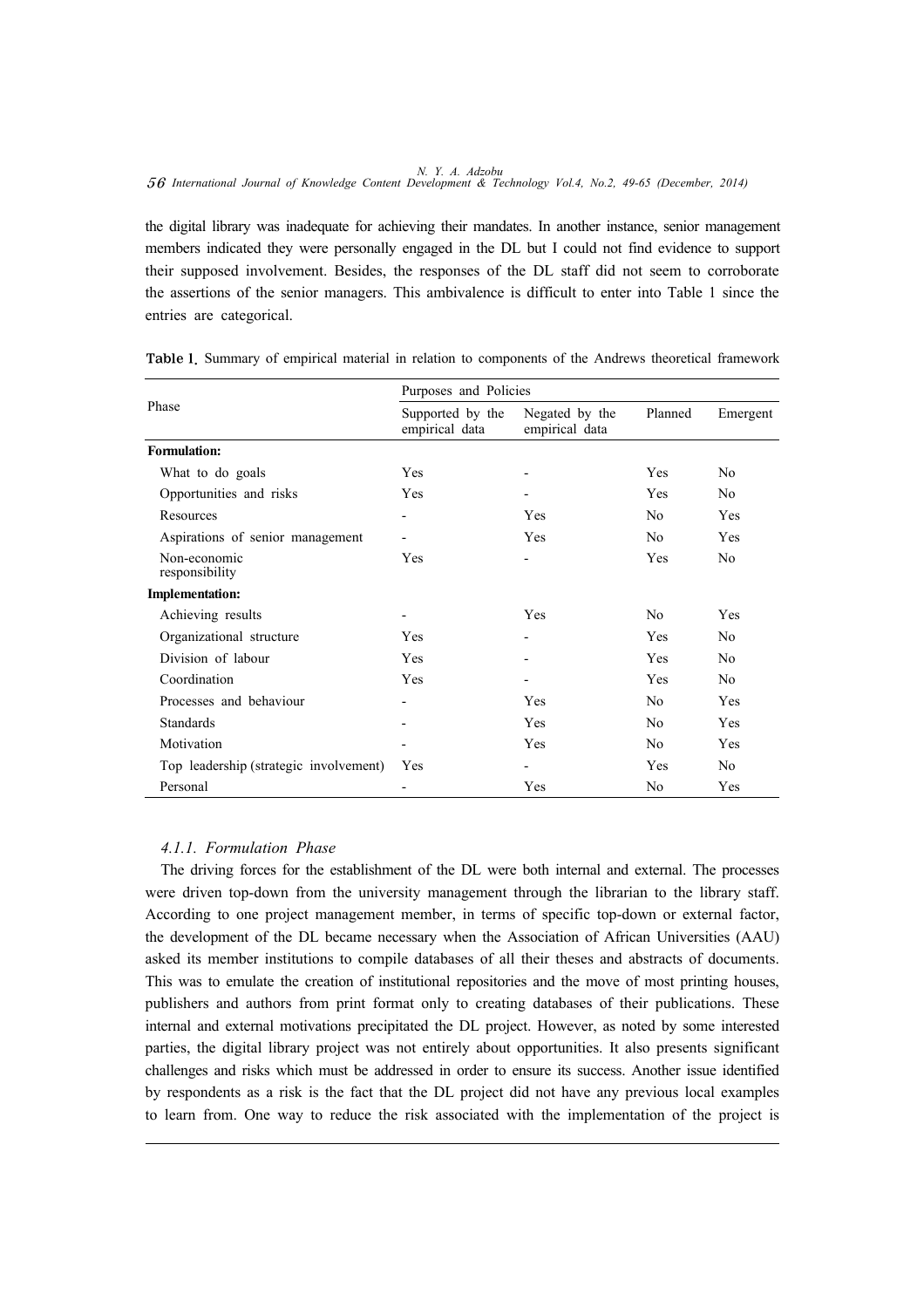to constantly monitor and evaluate the project and its staff and in order to ascertain the progress, achievements and pitfalls in the DL project. Generally, from the foregoing, it can be argued that opportunities and risks in the Andrews model are supported by the empirical material.

Financial resources, for example cost of training of staff or acquisition of requisite technology, can be limiting in the context of the UCC. This means that financial resources (cost implications of the decision to build the UCC digital library) affect all other resource sectors-technical, material, and human. In this regard, one university management member indicated that;

*"*… *But we realized that limited funding, inadequate and weak internet infrastructure and networks could derail the project. Without funding it won't be possible to develop the digital library collection as an institutional digital library though we know the collection is beneficial to the university community because it can get instant access to unlimited information services from across the world for the purpose of education. The sustainability of the project is, therefore, linked to the availability and constant allocation of funds to support it* …*"*

This realization was not limited to only the university management. In fact, other interested parties, particularly the DL project staff also agreed with this assertion. The following comment by one of them typifies this realisation;

*"*… *given the limited financial and other technological resources available to us, we have cause to worry about its sustainability* … *especially when we have precedent on some projects on campus that have stalled or have been completely abandoned due to lack of funds* … *I only hope that the digital library project will not suffer the same fate* …*"*

Initially, financial support for building the UCC digital library was granted by the World Bank through the Teaching, Learning and Innovation Fund (TALIF). This fund was medium term instrument of tertiary education policy meant to raise the quality of tertiary level teaching and learning. Currently, students support the digitization project and contribute to its sustainability by paying library development fees as part of tuition fees, and this is goes into an Internally Generated Fund (IGF). Apart from this, there are no external agencies or special university funds that support the DL project. Some organizations such as the National Information Technology Authority (NITA), National Communications Authority (NCA) and the Consortium of Academic and Research Libraries in Ghana (CARLIGH), which consists of 31 higher education institutions, have supported the project in various forms; the latter in the form of staff training through state Universities, the University of Ghana (UG) and the Kwame Nkrumah University of Science and Technology (KNUST) assist the project by providing IT services in the areas of equipment installation and testing. Communications with these collaborators take the form of face to face meetings, emails, workshops and seminars. Progress made as well as challenges faced by staff are periodical sent back as feedback to management. The existing basic resources for the DL project were rated by staff as inadequate; however, a DL project member rated them as "above average" some of the equipment such as book scanners, cameras and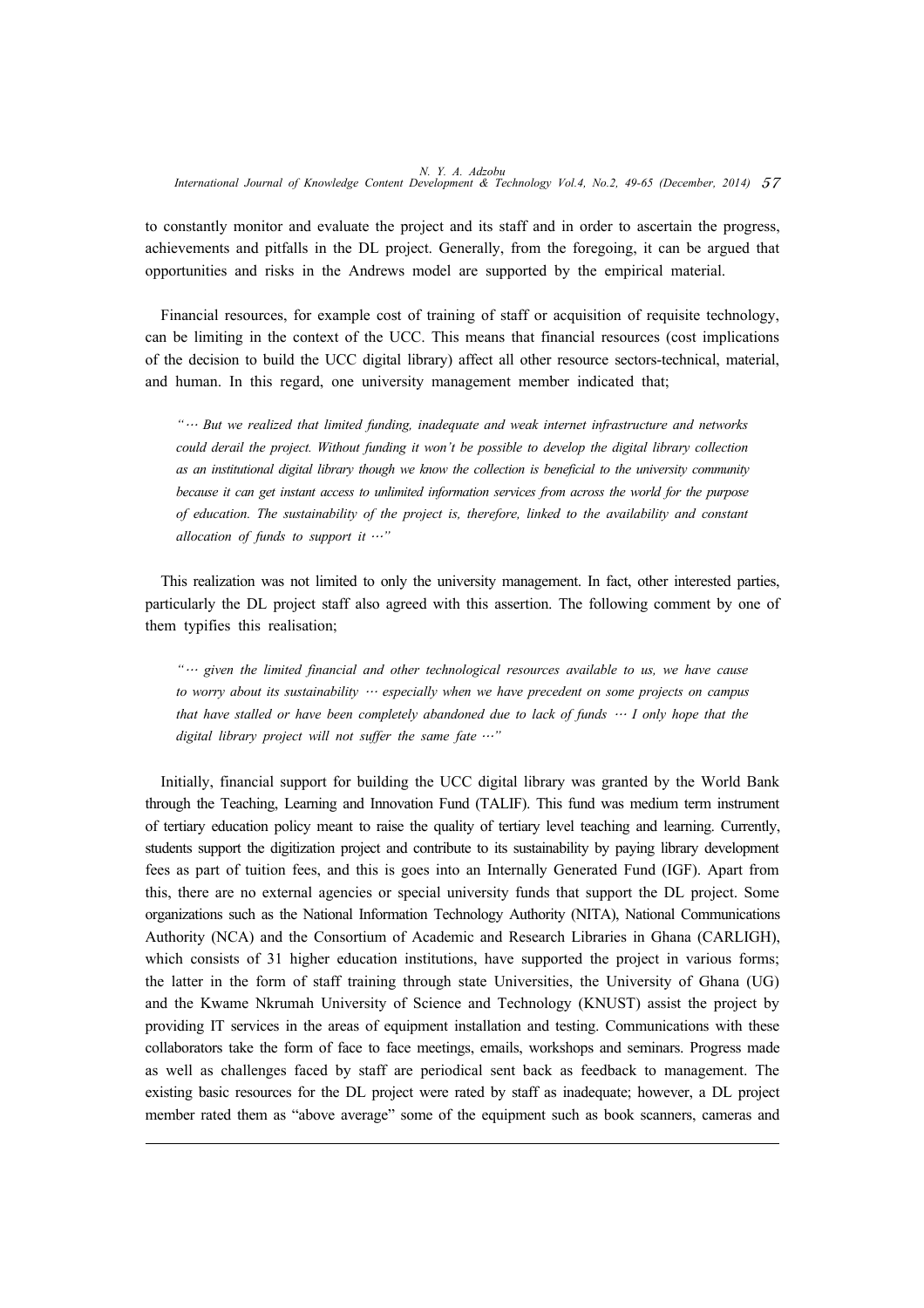software require upgrading.

The empirical material indicates that the UCC considered the allocation of resources to the DL library project. But this resource allocation is inadequate and indicative of poor planning. It is not enough that this aspect of the Andrews model was present or considered in the DL strategic planning process. It is important to critically examine the quality and quantity of resource allocation. On the basis of limited quality and quantity of resource allocation alluded to by the interviewees, the empirical material does not fully support this aspect of the Andrews framework. It is possible that some of the challenges hitherto encountered in the implementation phase of the UCC digital library emanates from this weak link of resource allocation.

On a personal note, the registrar considers the future of the digital library as bright because it increases the students' educational experiences as it makes available to them a wide array of sources of information for their academic work. In his own words management also

*"Aspires that the DL project upon completion would meet the standards of other institutional digital libraries in the developed countries"* 

These values are shared by other interested parties such as the digital library staff and library committee members. However, some of the DL staff were of the view that it takes more than these personal aspirations for the project to succeed. It is their assertion that university management has to go beyond these aspirations if the project is to succeed. For instance, one DL project staff remarked;

*"*… *the best way for management to demonstrate that they hold these aspirations is for management to adequately resource the digital library project, both financially and logistically and to personally engage in the process* …*"* 

It appears there are discrepancies in the responses of the senior management members and the digital library project staff regarding the values of the former. While senior managers argue that they have sought every occasion to prioritize the DL, the project team refer to the reality of harsh working conditions. Furthermore, the latter group indicated that it seems the senior managers consider the DL as business as usual and that perhaps, the DL is not really regarded as an essential part of the UCC and its Library. This paper did not find any evidence in the interviews to show that the senior management members in the UCC personally engaged and did something to ascertain their values. This element of the Andrews model was not present in the UCC strategy for the DL. Thus, the empirical material does not seem to support this element of the Andrews model.

As a corporate entity, UCC recognizes it has both economic and non-economic considerations that inform their institutional action. In terms of the latter, one top management member had this to say;

*"*… *UCC is located within a cluster of local communities, in which most individuals have low educational attainment. Most of these communities have high proportions of potential non-traditional students. By focusing on such students, we are, invariably, fulfilling our social and non-economic responsibility*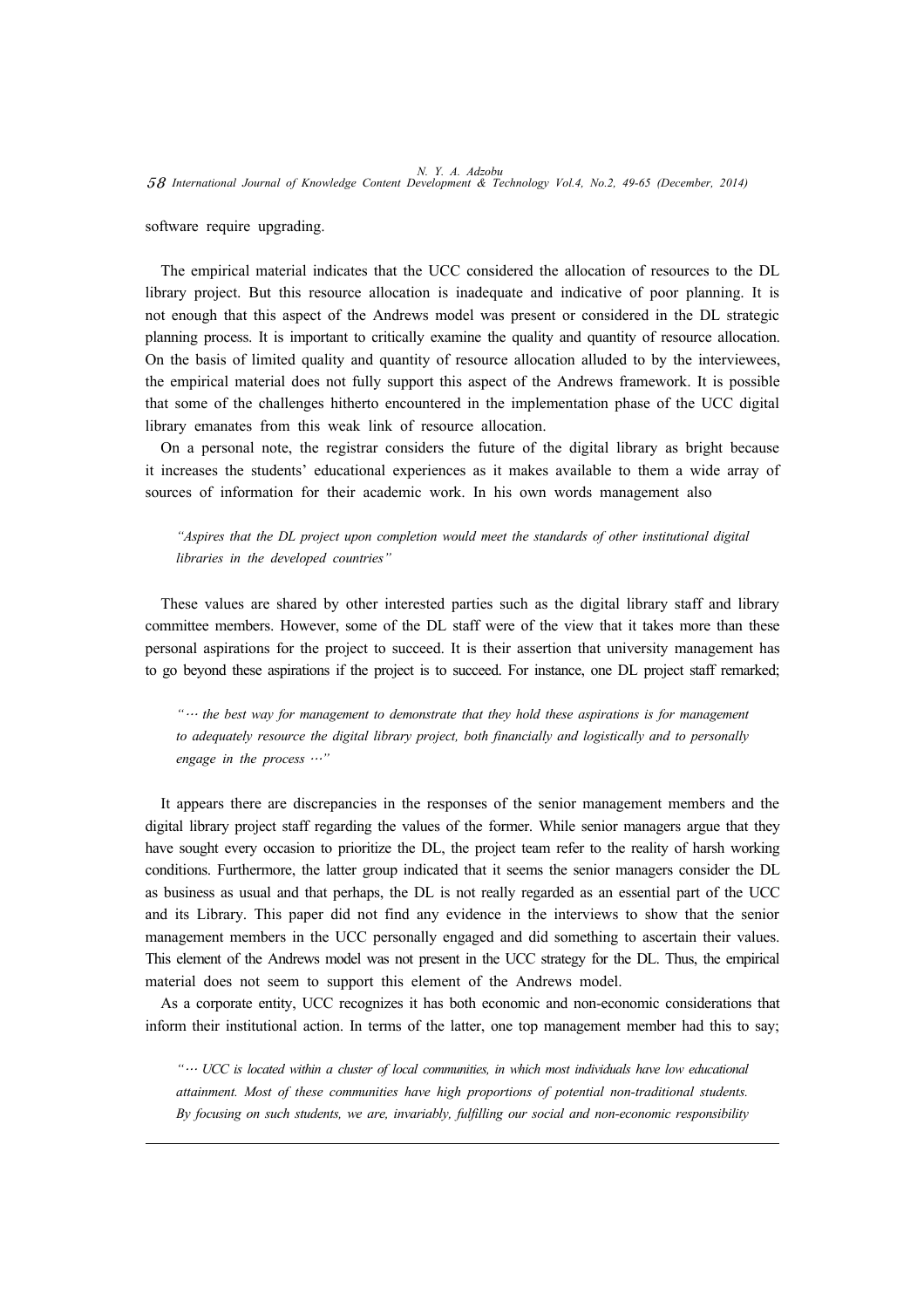*to society. Our non-economic motivation is, especially, true when viewed against the background that we have reduced our fees so that this group of students can easily afford our fees* …*"*

According to another top University management staff;

*"*… *Regardless of whether one believes that UCC should adopt non-economic goals as well as profit maximization as ultimate goals, or whether one believes that the profit motive is sufficient to encourage UCC to act in socially responsible ways, there is still an important role for us to play in these local communities, nonetheless, given that some of our traditional students even reside in such communities* …*"*

Acknowledgment of non-economic responsibility is the final element of the formulation phase of the Andrews model. Interview data showed that this element was a central theme and major consideration in the strategic planning process of the DL. Thus, the empirical material supports this element of the Andrews model. The formulation and implementation phases of the Andrews framework are linked by the corporate strategy (pattern of purposes and policies), which is the focus of the next subsection.

When asked about availability of guidelines in the digitization of the library collection, five out of six library committee members said the library was using specific guidelines: these are scanning methods, software to be used, formats for the resultant scanned documents etc. These specific guidelines are captured in the policy document submitted to the Academic Board. Since 2005, the UCC has sought to expand access to information through distance learning mode to students. This led to the development of the digital library and the institutional repository (IR) document. These steps underscore the importance of the library within the university's medium to long-term strategic goals.

The digital library project had a time line concerning its development and completion. According to the two library senior members, there are short to medium term plans of 1-2 and 3-5 years duration respectively for its development. However, the digital library project staff had no idea about this time line. In fact, all project staff interviewed did not know how long the project was expected to take from commencement to completion of the digitization. One of the staff said

*"*… we have no idea about the duration of the project all we do is work on the project". Another *member put it: "our superiors have not mentioned to us or told us how long this project is to run or finish. I have no idea* …*"*

#### *4.1.2. Implementation Phase*

Although there is a mechanism to monitor the achievements of the project through time, it is rather informal. In order to achieve results, a library senior member indicated that university monitors and evaluates the progress of the DL project through reports from; the librarian, library committee and visits by university management including the Vice Chancellor (VC), pro-Vice Chancellor, and the Registrar. However, this assertion was not fully corroborated by the digital library project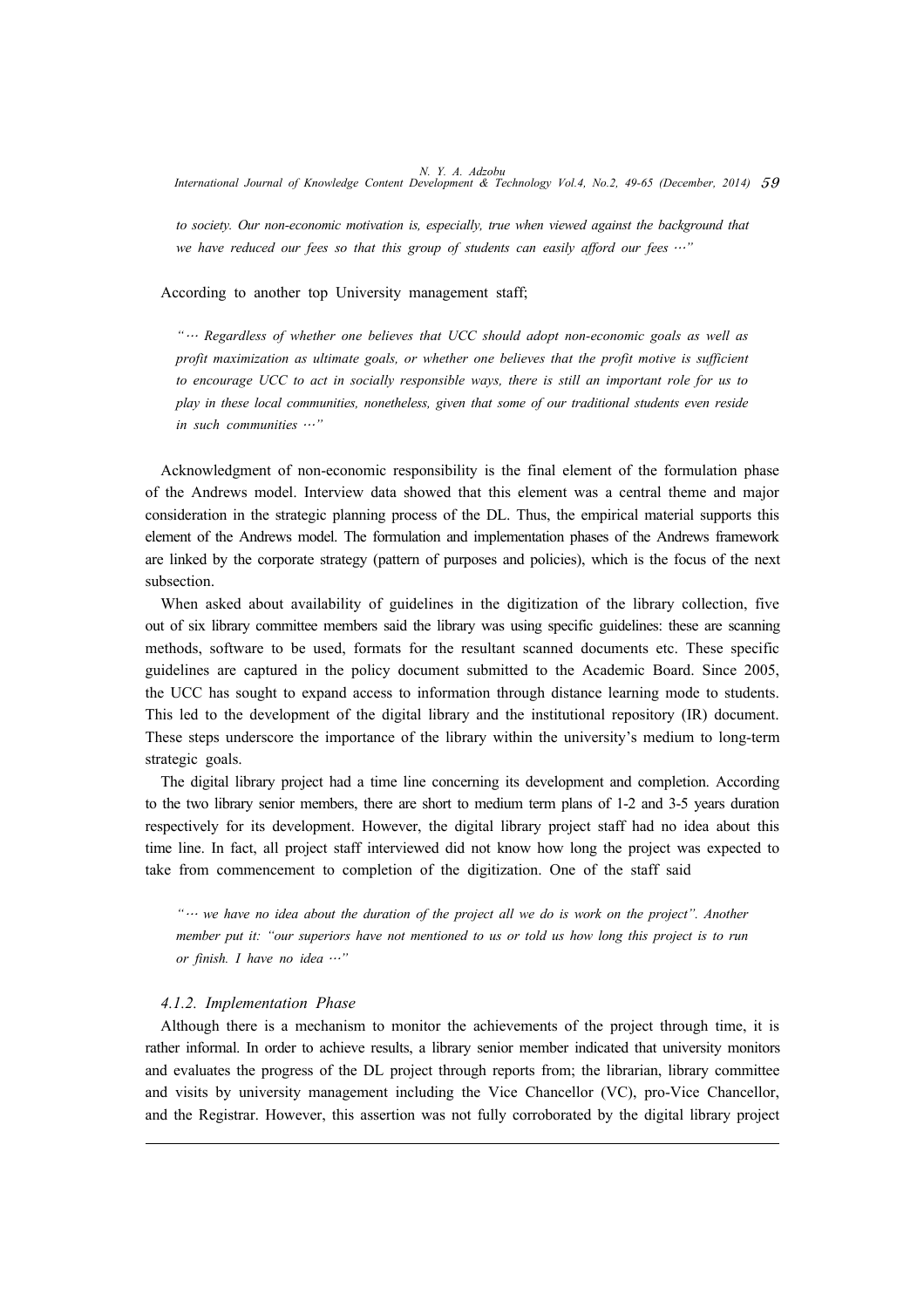staff. One project staff member said that;

*"*… *although management and other senior level participators visit us often, their monitoring and evaluation is not formal, documented or institutionalized*…*.Mostly, feedback given to us is via verbal rather than written communication* …*"*

Obviously, this type of evaluation of the staff and the project is not sustainable. As it stands, it is difficult to track the sequence of evaluation and to correct previous mistakes from time to time. Thus, the empirical material does not support this aspect of the Andrews framework.

The results point to division of labour and coordination among relevant internal participants in the DL project. At UCC there is a library committee that has general oversight responsibility for the management of the library. It provides suggestion and direction on library policy, projects, introduction of new services and improvements on existing ones. This committee is made of representatives of: the library, faculties and departments, university administration and students. The committee meets quarterly. The librarian provides a progress and situation report on the DL and other activities and needs of the library. The committee makes inputs into reports pertaining to the library which have come before it, collates them and submits these to the academic board of the university; the library committee is a subcommittee of the Academic Board. Projects accepted by the Academic Board are budgeted for implementation by the university management. Thus a consensus building approach through the committee system enables coordination among all interested parties of the DL project. So far, no conflicts have emerged among interested parties. Thus, it can be argued that the empirical material supports this aspect of the Andrews model.

The work schedules of the DL staff interviewed include: maintaining accurate records of the collection; configuring the integrated library system; importing data from cataloguing department; training of staff; and data input and converting data into formats needed. Monitoring the progress of the project is important therefore library management holds meetings with the DL once a semester. Seven DL staff were interviewed concerning these meetings and two of them averred that

*"their contributions were not taken into consideration"*, while one asserted that his/her suggestions concerning the project at meetings are sometimes taken into consideration. The other four stated they *"hardly made any suggestions at meetings"*.

Staff training is an important facet of the DL project. Majority of staff (5 out of 7) were of the view that training was done anytime the need arose: the rest (2) thought training were not frequent enough. Some of the staff were not satisfied with the progress and pace of the project because the project lacked "sufficient resources". Other reasons were that the documents available for retrospective cataloguing are many and therefore management should employ more hands, and encourage and motivate staff to increase the pace of work. In addition three other staff proposed the "purchase *of more scanners, computers and electronic books in their bid to make work faster and easier for us".*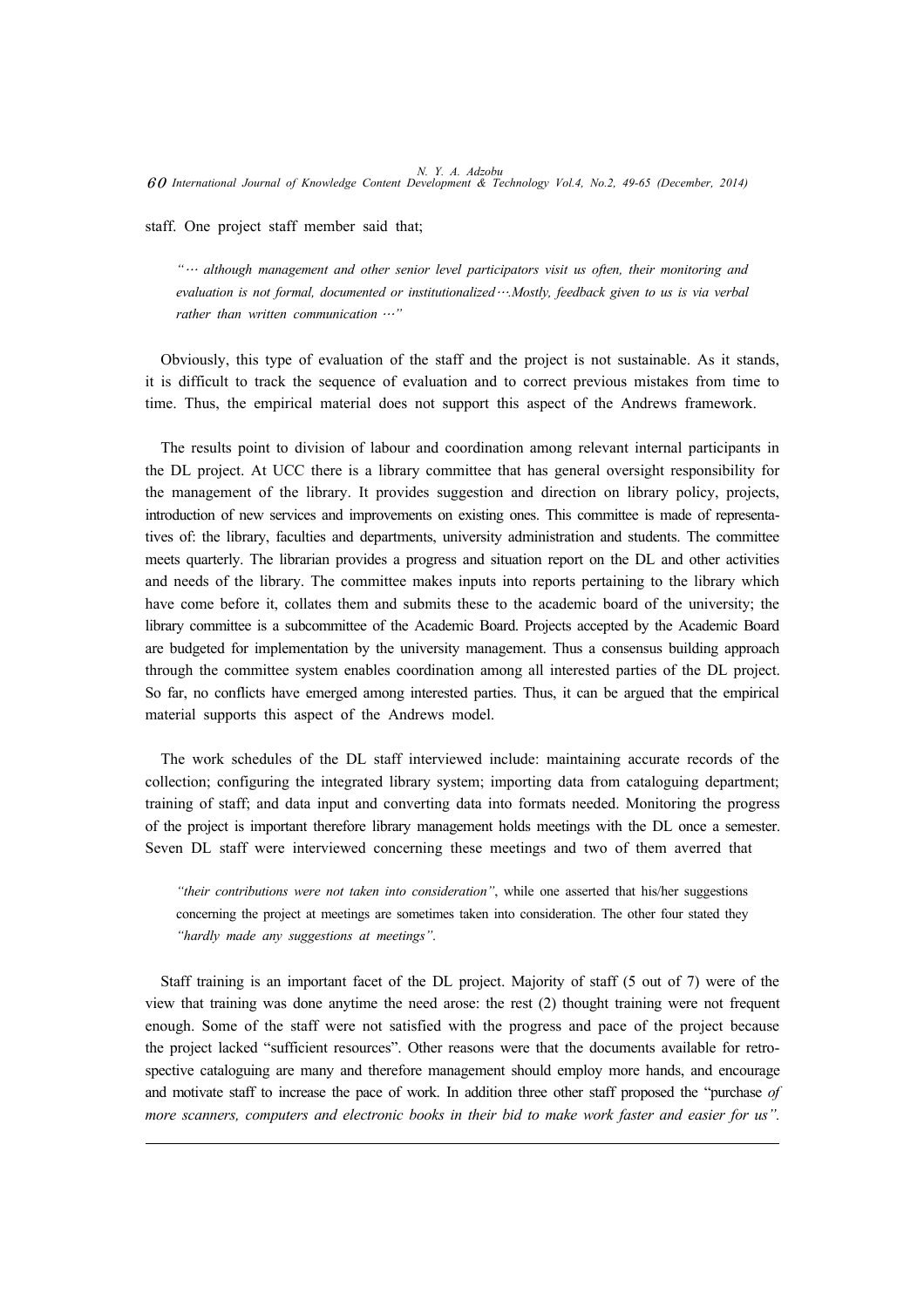At UCC, incentive measures, such as salaries, secondary benefits, and intangible rewards, recognition or sanctions may be used to motivate digital library staff to increase performance (Balassanian  $\&$ Wignaraja, 2006). However, apart from regular salaries the digital library staff have not benefited from any other incentive. Although qualified personnel may be in place at the UCC digital library office, appropriate work environment and incentives need to be present. These include appropriate remuneration, the needed software and hardware that will enhance their output. One of the project staff said:

*"*… *we understand that our pay has to be negotiated by our leaders with government but our desire is once a while they should give us bonus packages in the form of money* …*"* 

Another staff said:

*"*… *verbal praise and occasional lunch provided for staff for work done is not always the best; we need variations* …*"*

Evidence, from this study, points to a range of de-motivating factors besides pay levels and non-material incentives that can have a significant impact on staff motivation and organisational performance (Balassanian & Wignaraja, 2006). In the context of UCC, the digital library staff drew attention to two critical de-motivation factors: limited number of staff to digitize the huge amount of data, and limited equipment for achieving the purpose. Regarding the former, one member of staff said that;

*"*… *we work tirelessly for long hours in order to meet digitization targets. I was thinking that aside the annual benefits to all library staff, we (digital library staff in particular) will get additional benefits from management. Yet, this hasn't happened to date* …*"*

Regarding the latter, a digital library staff remarked that;

*"*… *no matter our skill levels, if equipment are lacking there is no way we can meet the target set for us by management. In such a case, who is to blame for non-performance* …*?"*

Staff retention is also a problem as staff leave for better job offers and new staff have to be recruited and trained; this increases the budget of the project and delays output. Two of the staff gave the same answer saying:

*"*… *hmmm it's complicated but lack of computers plus incentives for staff allowance is a factor of high staff turnover* …*"*

Digital library development is costly but worthwhile; managers of the project need to find ways to expedite output and positive outcomes. Thus the project would be successful but the challenges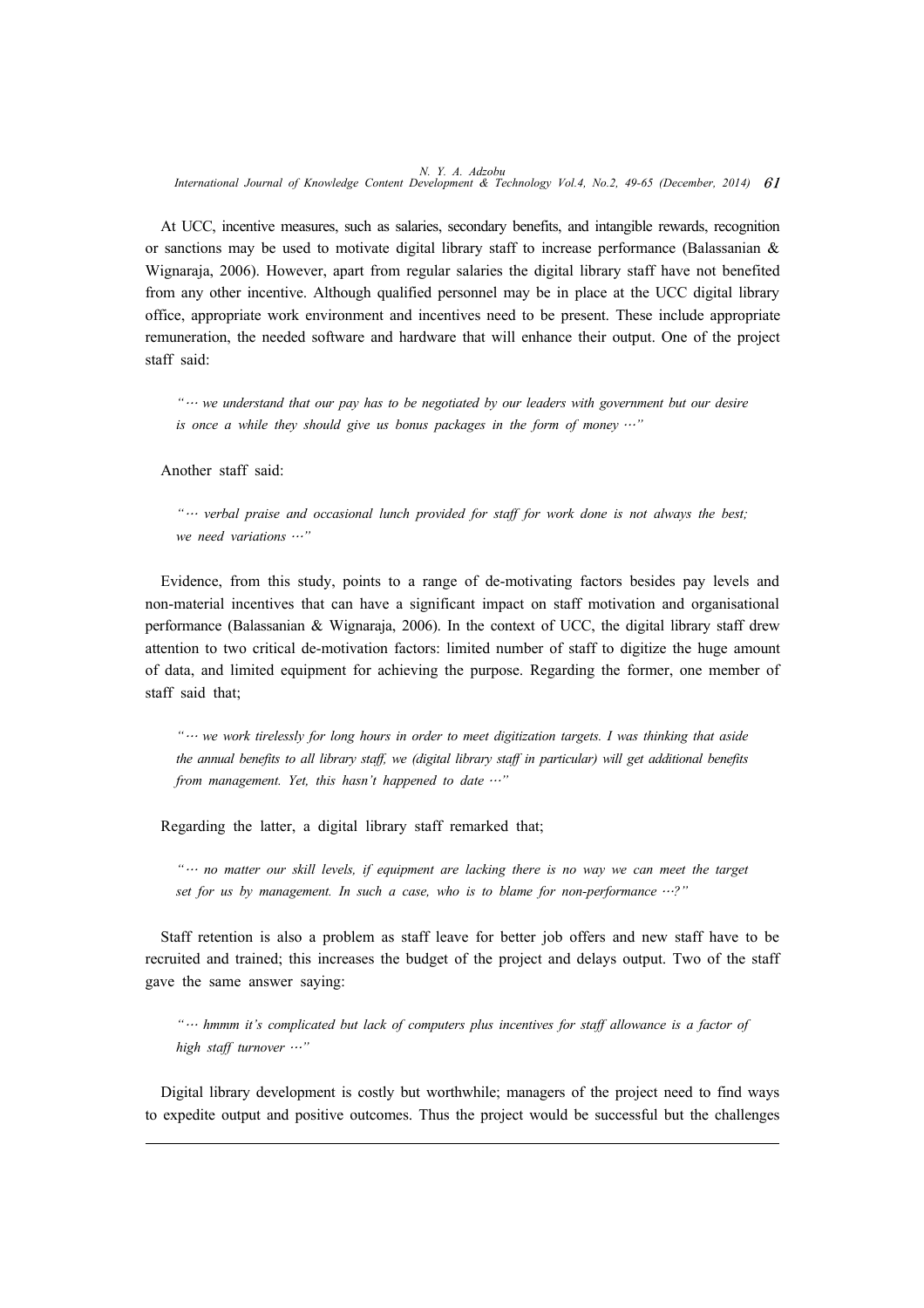of staff recruitment and retention, adequate remuneration in relation to qualification levels and the provision of the appropriate should be overcome quickly. From the foregoing, it can be argued that empirical data does not support this element of the Andrews framework.

#### 5. Conclusion

There has been little previous work on digital library collections in Ghana, and for that matter Africa, by means of theory-testing case studies. To my knowledge, no studies have enquired into the reasons for choice of planning strategies and the role of the DL interest groups (users and planners) in the formulation and implementation of these strategies. The design used here is a theory-testing, most-likely-case design. The congruence method/pattern matching was used to assess how the findings of this study fit with the Andrews theory expectations. The study found that UCC did not entirely follow the strategic planning process proposed by Andrews; however, some of the steps were adapted to meet the local needs of the UCC. This shows that strategy process is rather complex consisting of intended, deliberate, emergent, and realised strategies that occur in response to changing context-specific needs, dynamic internal and external environments. The study concludes that although the external environment influenced UCC's decision to deliver digital library services, it is clear that UCC did not follow any systematic structure in formulating (deciding what to do) and implementing the digital library project (achieving results).

#### References

- Al Hijji, K. Z. (2013). Strategic management model for academic libraries. *Procedia-Social and Behavioral Sciences*, 147, 9-15
- Andrews, H. I. (1971). T*he concept of corporate strategy*. Homewood, IL, Irwin.
- Balassanian, D., & Wignaraja, K. (2006). *Incentive systems: incentives, motivation and development performance*. United Nations Development Programme, 5.
- Becker, C., & Rauber, A. (2011). Decision criteria in digital preservation: shat to measure and how. *Journal of the American Society for Information Science and Technology*, *62*(6), 1009-1028.
- Birdsall, D. G., & Hensley, O. D. (1994). A new strategic planning model for academic libraries. *College and research libraries*, 55, 149-149.
- Bryman, A. (2008). *Social research methods*. (3rd ed.). (pp. 133, 393, 371-438), New York: Oxford University Press.
- Bryson, J. M. (2004). *Strategic planning for public and non-profit organizations: a guide to strengthening and sustaining organizational achievement.* (3rd ed.). (pp.5, 9, 32) San Francisco: Jossey-Bass.
- Earle, J. V. (2009). *Development of a strategic planning process model for division IA intercollegiate athletic departments.* (Doctoral dissertation, University of Pittsburgh). Retrieved from http://d-scholarship.pitt.edu/6458/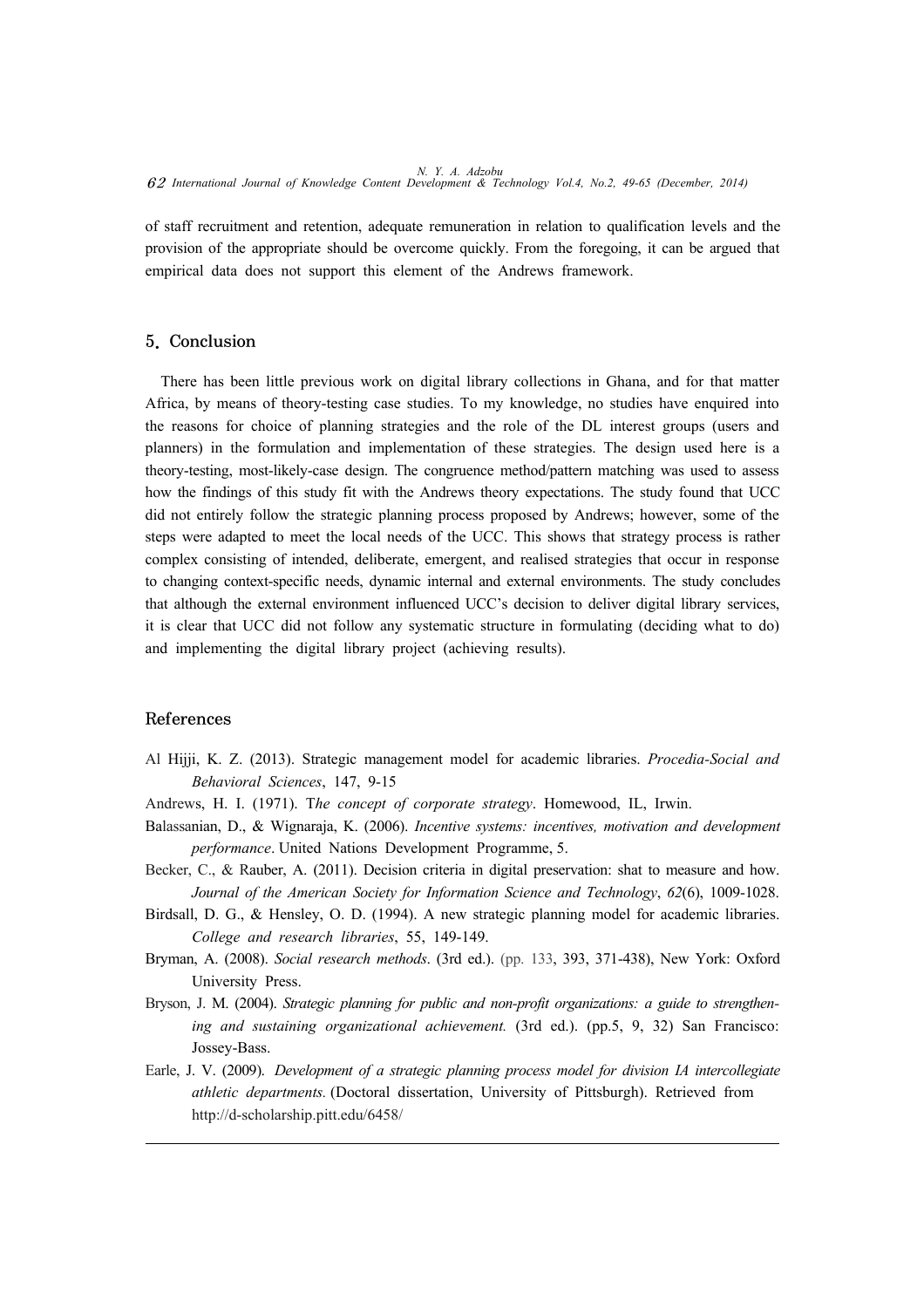- Ellis, E. L., Rosenblum, B., Stratton, J. M., & Ames-Stratton, K. (2014). *Positioning academic libraries for the future: A process and strategy for organizational transformation.* Retrieved from https://kuscholarworks.ku.edu/dspace/bitstream/1808/14141/1/IATUL\_Positioning\_Academic Libraries\_For\_The\_Future.pdf
- Garibay, C., Gutiérrez, H., & Figueroa, A. (2010). Evaluation of a digital library by means of quality function deployment (QFD) and the Kano model. *The Journal of Academic Librarianship*, *36*(2), 125-132. doi:10.1016/j.acalib.2010.01.002
- Goldstein, K. (2002). Getting in the door: sampling and completing dlite interviews. *PS: Political Science and Politics*, *35*(4), 669–672. doi:10.1017/S1049096502001130
- Greenstein, D. (2010). Strategies for sustaining the university library. *Libraries and the Academy*, *10*(2), 121-125. doi: 10.1353/pla.0.0093
- Kumar, K. (2014). Digital collection and development initiatives in engineering college libraries. *International Journal of Knowledge Content Development & Technology*, *4*(1), 5-21.
- Lemieux, V. (1998). Applying mintzberg's theories on organizational configuration to archival appraisal. *Archivaria*, *1*(46).
- MacQueen, K. M., & Guest, G. (2008). An introduction to team-based qualitative research. In guest, G. and MacQueen, K. M. (eds.). (pp. 3-20.). *Handbook for Team-Based Qualitative Research*, Plymouth, UK: Altamira Press.
- McGee, J., Thomas, H., & Wilson, D. (2005). *Strategy: analysis & practice*. Berkshire: McGraw-Hill Education.
- Miles, M. B., & Huberman, A. M. (1994). *An expanded sourcebook: Qualitative data analysis*. Thousand Oaks, California: Sage Publications.
- Mintzberg, H., Lampel, J., Quinn, J. B., & Ghoshal, S. (2003). The strategy process: concepts, contexts, cases. New Jersey: Pearson Education.
- Morris, S. E., & Currie, L. (2014). Remember me? content development in a user-centered services library. *Collection Management*, *39*(2-3), 96-109. doi: 10.1080/01462679.2014.891493
- Nawe, J. (2004). Strategizing financing of public university libraries in East Africa. *Library Management*, *25*(8/9), 381-385. doi:10.1108/01435120410562871
- Proffitt, M., & Schaffner, J. (2008). The impact of digitizing special collections on teaching and scholarship. In: reflections on a symposium about digitization and the humanities OCLC programs and research.
- Reddy, R. E. (2004). *Strategic planning and catalysts for new generation of libraries*. 2nd International CALIBER-2004, New Delhi.
- Sirat, M. B. (2010). Strategic planning directions of Malaysia's higher education: University autonomy in the midst of political uncertainties. *Higher Education, 59*(4), 461-473. doi:10.1007/s10734-009-9259-0

University of Cape Coast Library. (2013). Retrieved from http://www.ucclibrary.edu.gh/about.html

Ydersbond, I. (2012). Multi-level lobbying in the EU: The case of the renewables directive and the german energy industry.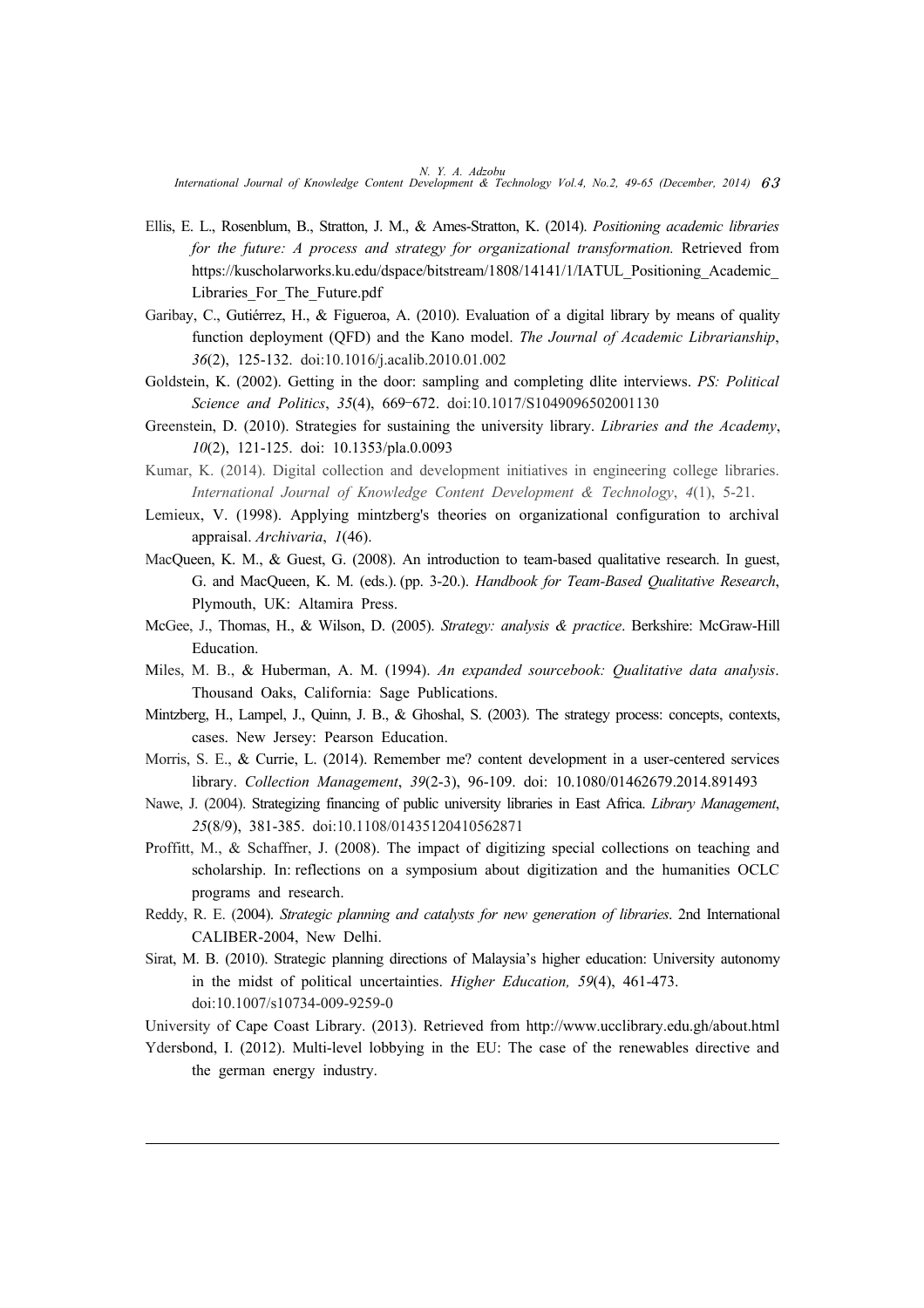# [Appendix 1] Interview Schedule for University Administrators

Time Started: Time ended:

Background Information

- 1. What's your current position at UCC? How long have you been in this position? Can you give me a brief overview of what it is you do in your work?
- 2. What would you say most motivates you to do what you do? What are the goals you most want to accomplish in your work? That is the goals that are in your job description and the goals you hold personally?
- 3. Did you have any key mentors or people who deeply influenced who you are, what you believe in and what you're committed to in your work and life? Tell me about them.
- 4. Did you have any life-changing experiences that put you on the path that led you to be doing what you're doing today? Tell me about them.

 *[Next, I'd like to ask you some questions about the University's policy on developing digital collections.]*

- 5. How did the need to develop digital collections at the University Library arise?
- 6. How do you see the digital library collections developing in the future?
- 7. What difficulties do you see that might affect the development of the digital collections?
- 8. In general, how do you see the development of the digital collections benefiting the University community?

 *[Now I have one or two questions about the resources available for the project.]*

- 9. Does the government support this project in any way? How is the government supporting the project?
- 10. Are any other external agencies supporting the project? How are they supporting the project?
- 11. Are there special University funds allocated for the development of the digital library?

*Prompt - Is there anything else?" or Any other sources of finance?*

- 12. Can you tell me about the strategic planning processes in relation to the establishment of the digital library?
- 13. How did the development of the digital library affect the need for the technological infrastructure of the University?
- 14. Is the digital library development now part of the university's strategic plan?
- 15. Has the university given any guidelines on how it believes the digital library should be developed? How were these guidelines developed and for who?
- 16. Can I get a copy of these guidelines, please?
- 17. How do you receive feedback regarding the digital library development?
- 18. In your position as the academic registrar how do you see the future of the digital library collection?